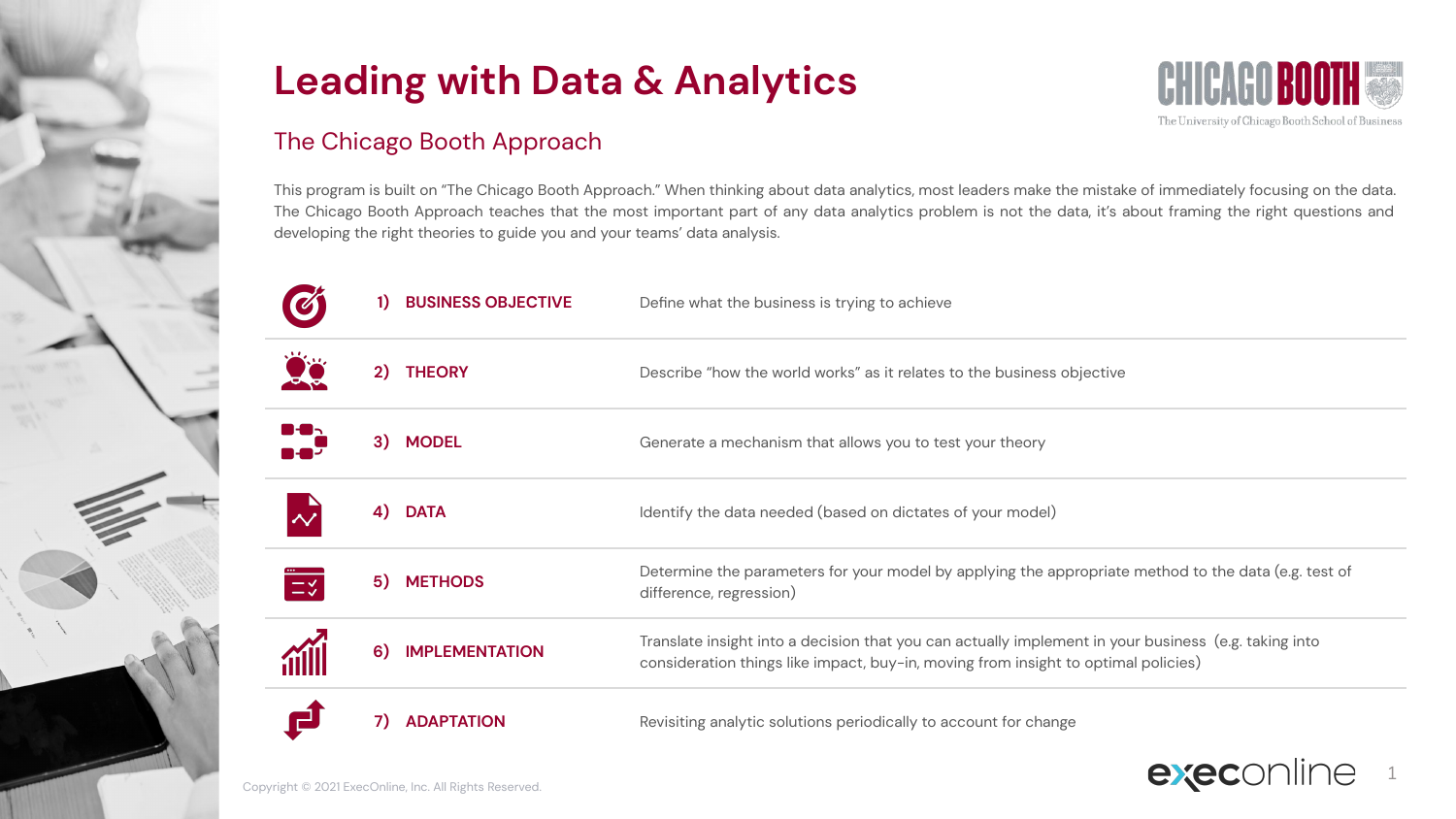

### Program Overview

As the volume of available business data expands, the winners in tomorrow's marketplace will be those who can generate insight from information. Yet, many leaders feel daunted by the sheer amount of data out there. Many others make the critical mistake of looking for patterns in the data they *have*, instead of framing productive questions to shape the data they *need*. Competency in this area is so lacking, a recent Gartner study predicted that by 2020, 80% of organizations will initiate deliberate development programs in data literacy.

Many of the ideas, methods and principles that describe the best business data and analytics practices were pioneered by faculty at the University of Chicago Booth School of Business. In this six-week program, participants learn how to "think data" the Booth way. They develop the critical and creative reasoning skills needed to frame a data analytics project, collaborate with data specialists, and ultimately make evidenced-based decisions that drive results — without sacrificing speed and agility.

#### **APPLY THE CHICAGO BOOTH APPROACH TO WIN IN THE MARKETPLACE**

Develop the key ingredients of a powerful data analytics strategy: a specific business objective, well developed theories, and a model that points the way to critical data and deep insight

#### **FRAME QUESTIONS TO GENERATE DATA-BASED INSIGHT**  Identify specific objectives and related hypotheses to drive data analysis **AVOID BIASES IN INTERPRETING DATA** Sidestep the common pitfall of unconsciously bending data to support false assumptions and preconceptions **TELL THE STORY OF THE DATA** Translate data-driven insights into actionable decisions and drive buy-in by delivering a compelling narrative











**SANJOG MISRA**

**JEAN-PIERRE DUBÉ**

**GÜNTER J. HITSCH**

**DEVIN G. POPE**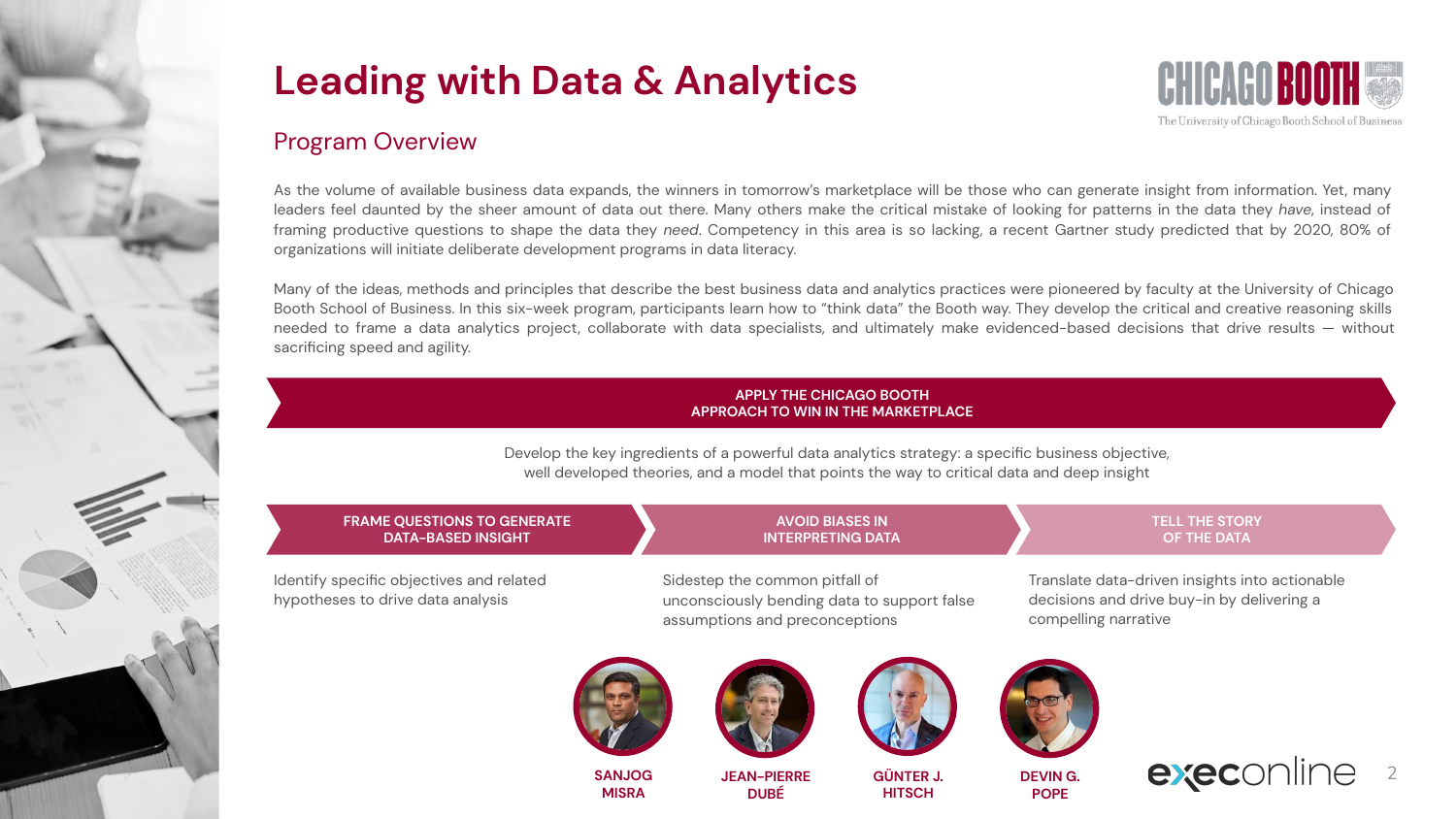## Key Conceptual Models

- **Empirical Strategy:** A seven-step process for framing and executing data analytics projects that emphasizes the importance of generating the right questions in order to connect analytic results with critical business decisions.
- **Model Generation:** How to create an alpha-numeric equation that will allow you to use data to test a theory.
- **Behavioral Bias: How common heuristics such as** Overconfidence, Projection Bias, and "The Winner's Curse," can influence how data is interpreted and how your data-driven proposal will be received by those you hope to influence.
- **Telling the "Story" of the Data: How to persuasively** integrate data into your proposal without becoming bogged down in minutiae that will be lost on most audiences.
- **The Future of Data Analytics:** An overview of the evolution of fields like AI, machine learning, and deep learning, and ways they can be leveraged to address business problems today.

## Additional Program Features

- **Practitioner Focus:** In a series of exclusive video interviews, Morgan Hughes (Head of Finance at Airbnb; former VP of Finance at GrubHub):
	- Shares her experiences leveraging business analytics to drive growth and tackle business challenges.
	- Provides practical advice and real-world examples that illustrate how the Empirical Strategy can be used to generate impactful decisions in the face of complex problems.
- ✔ **Key Skills Guides:** Detailed "how-to" guidance on fundamental quantitative skills such as writing equations, dealing with data gaps, and selecting appropriate data methods.
- **Sample Assignment Deliverables: Model fictional** deliverables that serve as illustrative examples of high-quality finished assignment submissions.



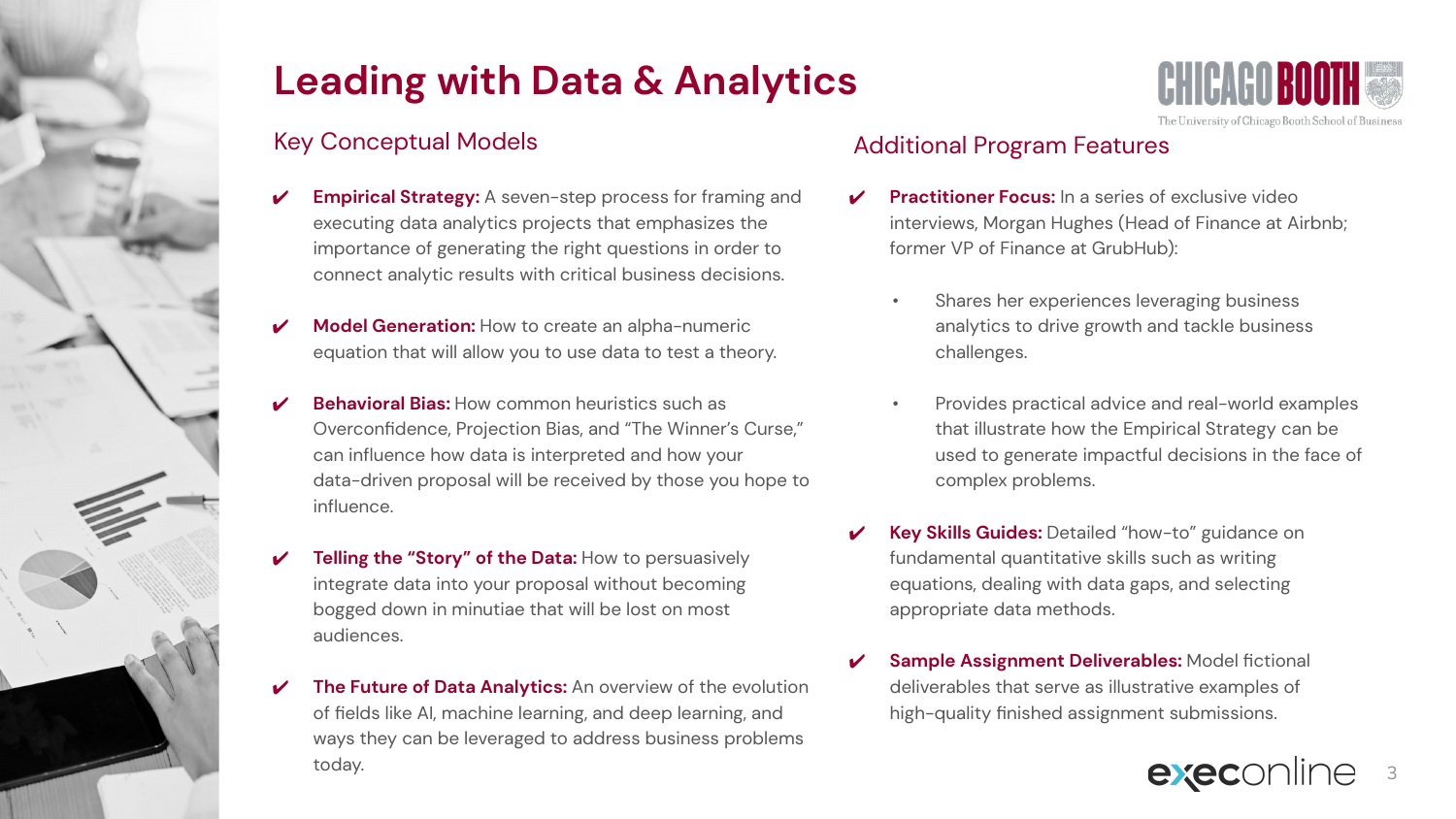### Curriculum: Week by Week

#### **One: Define Your Business Objective**

Video Lectures: 50 Minutes Assignments: 30 Minutes

#### **Two: Articulate Your Theory**

Video Lectures: 80 Minutes Assignments: 90 Minutes Live Virtual Events: 90 Minutes

#### **Three: Construct Your Model**

Video Lectures: 60 Minutes Assignments: 90 Minutes

#### **Four: Identify Data and Methods**

Video Lectures: 70 Minutes Assignments: 90 Minutes Live Virtual Events: 90 Minutes

#### **Five: Generate Insight**

Video Lectures: 80 Minutes Assignments: 120 Minutes

#### **Six: Tell the Story of the Data**

Video Lectures: 50 Minutes Assignments: 90 Minutes Live Virtual Events: 90 Minutes

#### **MODULE LECTURES [VIDEOS] KEY LEARNING**

- The Chicago Booth Approach
- From Theory to Model
- From Model to Data
- From Data to Methods
- From Insights to Action
- Pricing in Practice
- Pricing at ZipRecruiter
- The Theory: Value and Willingness-to-Pay
- From Theory to Model: The Role of Demand
- Incentivizing a Salesforce
- The Model: The Virtual Salesperson
- **Estimation: Solving for Effort**
- Implementation and Adaptation
- 
- The Predictive Modeling Process
- Personalized Targeting
- Predicting Incremental Value
- Loss vs. Gain Framing
- **Overconfidence**
- Projection Bias
- The Winner's Curse
- The Four V's of Big Data
- The AI Promise
- Machine Learning and Deep Learning
- Telling the Story of the Data

Professor Sanjog Misra walks participants through the steps in the Empirical Strategy framework, a structured approach to planning and executing data analytics efforts. Participants will use this approach throughout the program to address a critical issue facing their business.

Professor Jean-Pierre Dubé describes how ZipRecruiter used data analytics to address one of the most critical questions any business can face: How much to charge for its products or services. Careful attention is paid to how ZipRecruiter developed a theory of customer behavior, breaking down the links in that decision-chain and teasing out the contributing factors. Participants will demonstrate that same type of rigor as they develop their own theory related to a critical business objective.

Then, Professor Misra explains how to generate a data model by walking participants through a case study from the burgeoning field of people analytics. Here he focuses on translating theories into the quantitative models needed to test those theories. Along the way, he addresses key struggle points, such as how to account for "unobservable" factors, like human effort, by leveraging the data you have on hand.

In this module, Professor Günter Hitsch explains some of the data methods and tools needed to understand relationships in the data you have, or collect the data you need. Particular attention is paid to the field of customer targeting. While market segmentation and targeting are certainly not new practices, Professor Hitsch demonstrates how data analytics enables much greater precision and reliability than traditional methods.

How can human bias play a role in data analytics? It's all numbers and equations, right? In fact, bias can creep into data analytics in a number of ways, influencing your process, impacting how you interpret results, even affecting how your decision is received by those you hope to influence. In this module, Professor Devin Pope walks through some of the common human biases that can influence a data analytics project and provides helpful tips for mitigating, avoiding (and even leveraging) that influence.

In the final module, Professor Misra explains how to persuasively convey data-based insights to a broad audience. He also provides a guided tour of the future of data analytics, tracing how fields like AI, machine learning, and deep learning have evolved and the ways they are being leveraged to address business problems. This provides participants with a practical vocabulary they can use to explore these approaches with data professionals when addressing future challenges.

\* Module = 1 Week \*\*Live Events may be subject to change NOTE: Orientation Pre-Requisite Work (90 minutes) and Final Presentation at end of program (90 minutes).

# execonline

4

The University of Chicago Booth School of Business



• What Is Prediction?

- 
- -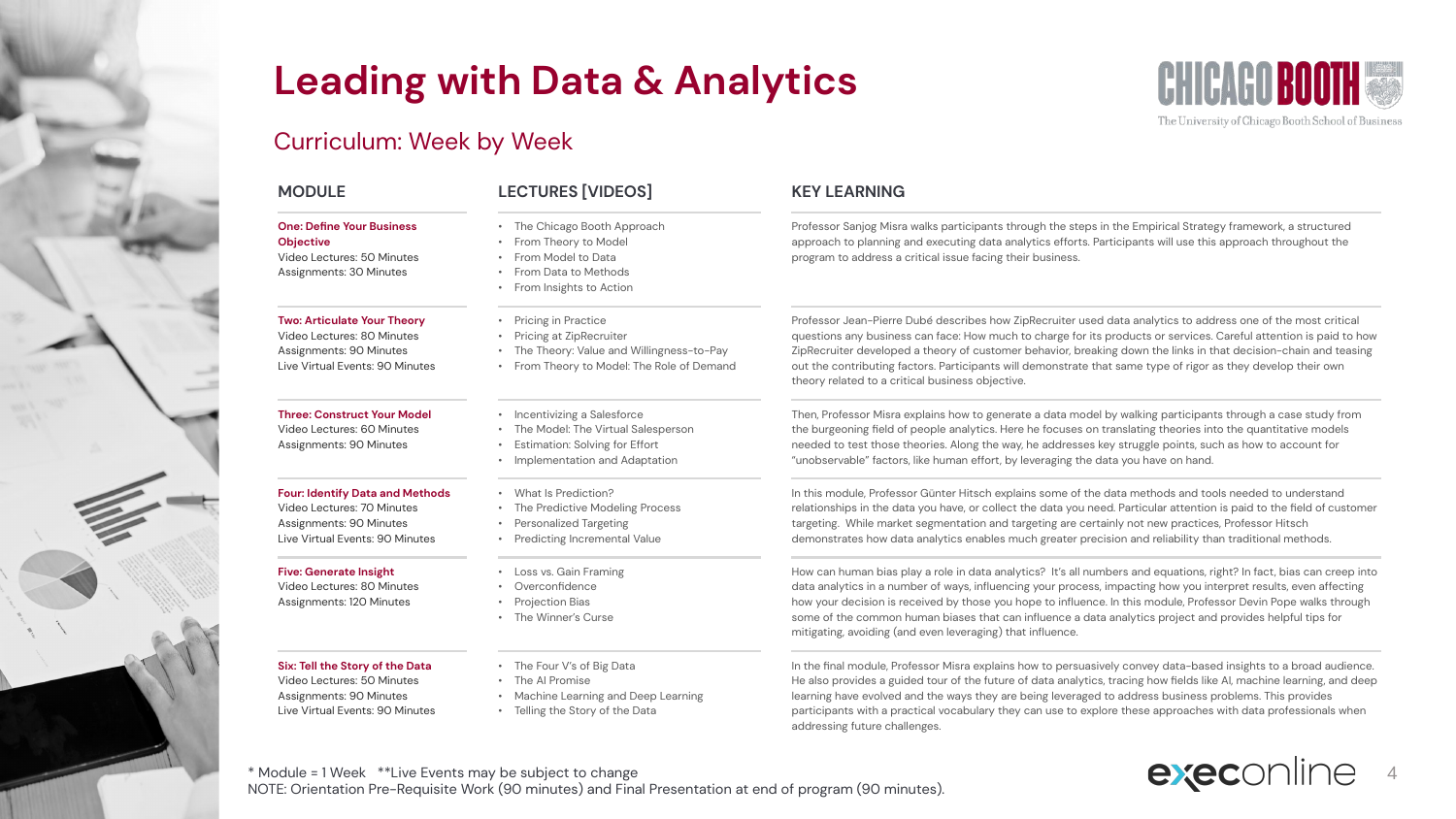into a firm business decision.

### Assignments



| <b>MODULE</b> | <b>ASSIGNMENT</b>                                                                                                                                                                                                                                                                                                                                                                                                                        |  |  |  |
|---------------|------------------------------------------------------------------------------------------------------------------------------------------------------------------------------------------------------------------------------------------------------------------------------------------------------------------------------------------------------------------------------------------------------------------------------------------|--|--|--|
| Orientation   | <b>Pre-Work: Identify Your Business Challenge</b>                                                                                                                                                                                                                                                                                                                                                                                        |  |  |  |
|               | Participants identify a pressing issue or opportunity facing their business as a starting point for their inquiry.                                                                                                                                                                                                                                                                                                                       |  |  |  |
| Module One    | <b>Define Your Business Objective</b>                                                                                                                                                                                                                                                                                                                                                                                                    |  |  |  |
|               | Participants narrow their focus to determine what they will achieve for the business in addressing this issue, and a critical question they<br>will need to answer in order to do so (their "Objective").                                                                                                                                                                                                                                |  |  |  |
| Module Two    | <b>Articulate Your Theory</b>                                                                                                                                                                                                                                                                                                                                                                                                            |  |  |  |
|               | Participants construct a framework that describes how the world works in relation to their objective, considering contributing factors to<br>that objective and relationships between them.                                                                                                                                                                                                                                              |  |  |  |
| Module Three  | <b>Construct Your Model</b>                                                                                                                                                                                                                                                                                                                                                                                                              |  |  |  |
|               | Participants translate their theory into a simple equation of variables and parameters representing data inputs and the relationship<br>between those inputs.                                                                                                                                                                                                                                                                            |  |  |  |
| Module Four   | <b>Identify Data and Methods</b>                                                                                                                                                                                                                                                                                                                                                                                                         |  |  |  |
|               | Participants determine the data and related methods needed to parameterize their model. As needed, they brainstorm opportunities to<br>substitute for or collect missing data.                                                                                                                                                                                                                                                           |  |  |  |
| Module Five   | <b>Generate Insight</b>                                                                                                                                                                                                                                                                                                                                                                                                                  |  |  |  |
|               | Based on participants' level of technical ability and/or access to technical support, participants, may move forward with applying data<br>methods and generating results; alternately, they may create a plan to engage data analysts to run the data collection and analysis<br>post-program. They also "stress test" their own process to guard against bias and to mitigate its presence as they move to socialize their<br>results. |  |  |  |
| Module Six    | Tell the Story of the Data                                                                                                                                                                                                                                                                                                                                                                                                               |  |  |  |
|               | Participants assemble a final presentation that characterizes: a) the opportunity facing the business, the insights gleaned from their<br>analysis, and a related proposal, or b) theories under consideration, how their planned analysis will shed light on those theories, and<br>implications for future action. Participants also articulate considerations and next steps for validating their analysis and translating insights   |  |  |  |

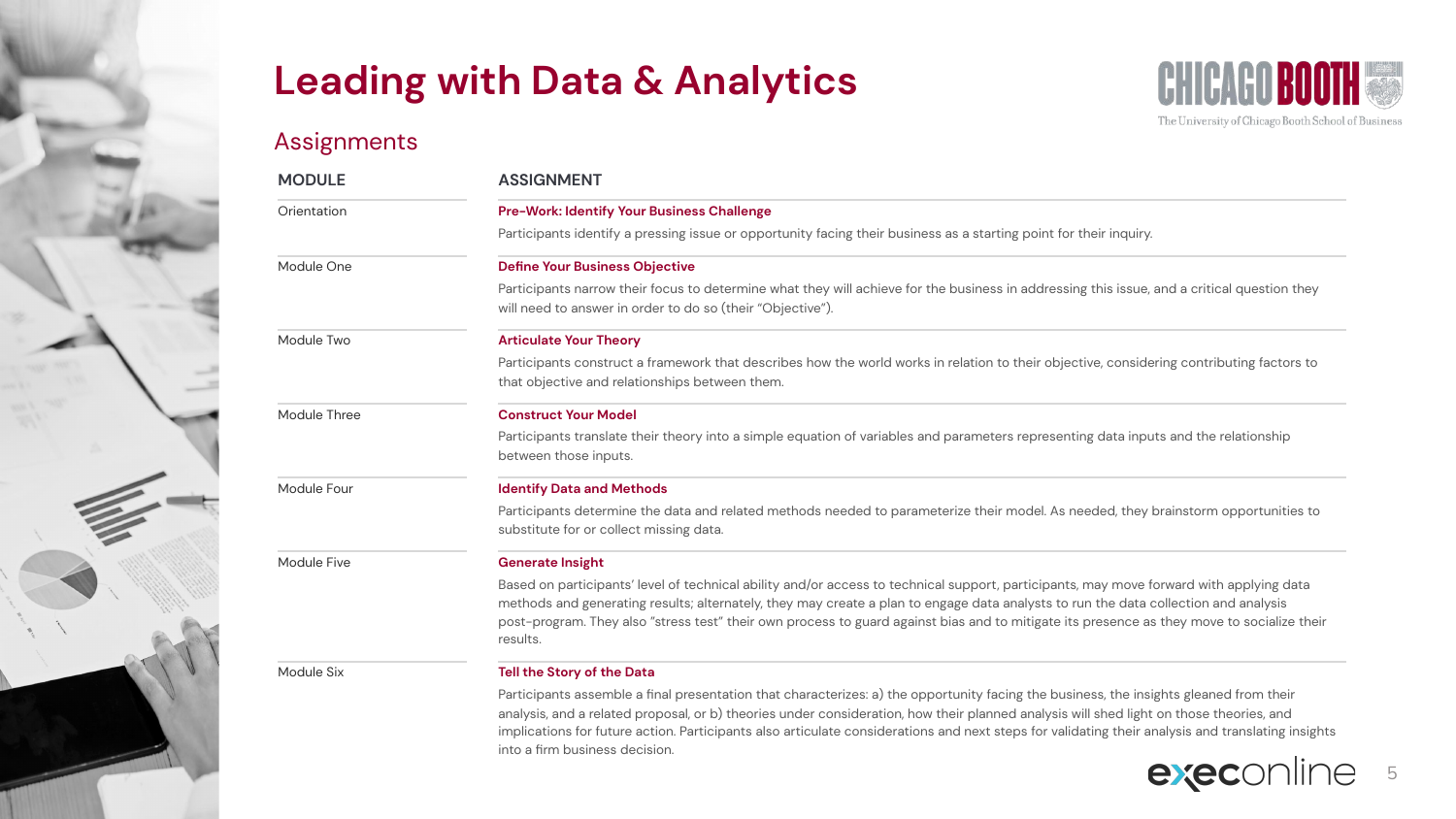

### Faculty Bios



#### **SANJOG MISRA**

*Charles H. Kellstadt Professor of Marketing and Neubauer Family Faculty Fellow*

Sanjog Misra is the Charles H. Kellstadt Professor of Marketing at the University of Chicago Booth School of Business. His research focuses on the use of structural econometric methods to study consumer and firm decisions. Professor Misra currently serves as Co-Editor of Quantitative Marketing and Economics. He has worked with companies such as Xerox, Verizon, Eli Lilly, Adventis, Mercer Consulting, and Sprint.



#### **JEAN-PIERRE DUBÉ**

*Sigmund E. Edelstone Professor of Marketing*

Jean-Pierre Dubé is the Sigmund E. Edelstone Professor of Marketing at the University of Chicago Booth School of Business. Professor Dubé is also director of the Kilts Center for Marketing at the Booth School and a Research Associate at the National Bureau of Economic Research. From 2008-2010, he was a research consultant for the Yahoo! Microeconomics Research group.



### **GÜNTER J. HITSCH**

*Professor of Marketing and John E. Jeuck Faculty Fellow*

Günter J. Hitsch studies quantitative marketing and industrial organization. He is the recipient of two Kilts Center Fellowships, a True North Communications Inc. Scholarship, and a Fellowship from the Ministry of Science in Austria. Hitsch is a member of the American Economic Association, American Marketing Association, the Econometric Society, and INFORMS.



### **DEVIN G. POPE**

*Professor of Behavioral Science*

Devin Pope studies a variety of topics at the intersection of economics and psychology. Using primarily observational data, Pope studies how psychological biases play out in field settings and economic markets. He has published work in top economics outlets such as the American Economic Review, Quarterly Journal of Economics, Journal of Political Economy, and Review of Economic Studies.

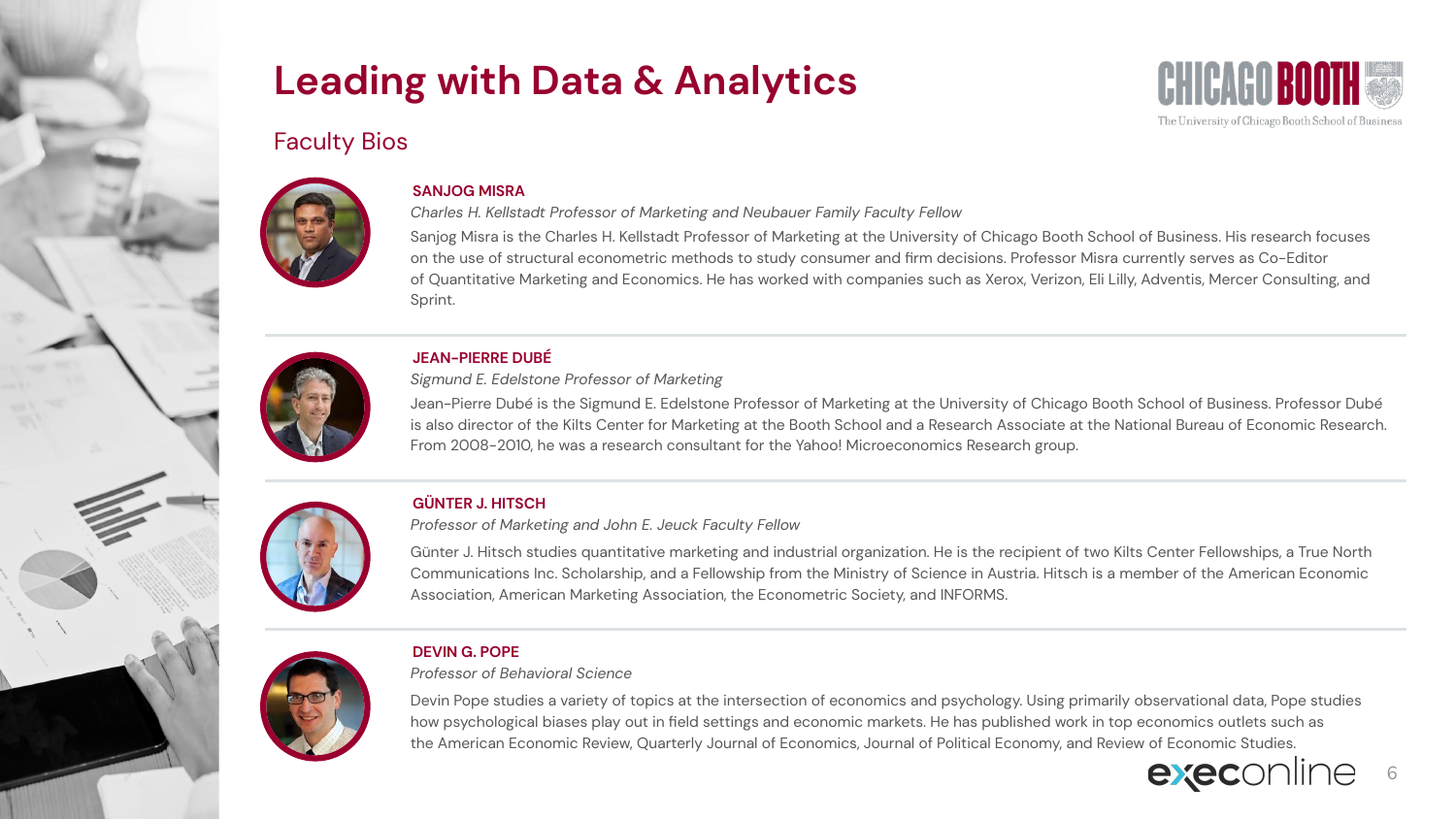

### Featured Practitioner



### **MORGAN HUGHES**

*Head of Finance, Experiences at Airbnb*

Morgan Hughes has worked in finance, analytics, strategy and consulting for over 15 years. She currently serves as Head of Finance at Airbnb for Experiences, a fast-growing and innovative division at this tech unicorn in Silicon Valley.

Prior to Airbnb, Morgan was VP Finance & Analytics at Grubhub for nearly a decade where she built this function from the ground up and drove analytics company-wide. She grew a team of 30+ financial analysts, BI specialists and data scientists, and she partnered with business leaders to better understand KPI performance and support decision-making for the company. She led the development of Grubhub's first Pricing platform and its first A/B testing platform - running thousands of iterative experiments a year. During her tenure, Morgan helped grow Grubhub's annual revenues 70X+.

Morgan received her MBA from the University of Chicago Booth School of Business and her BA from the University of Pennsylvania. She resides in San Francisco and is the Vice Chair of SkyART, a non-profit that offers free art programs for youth residing in inner city neighborhoods.